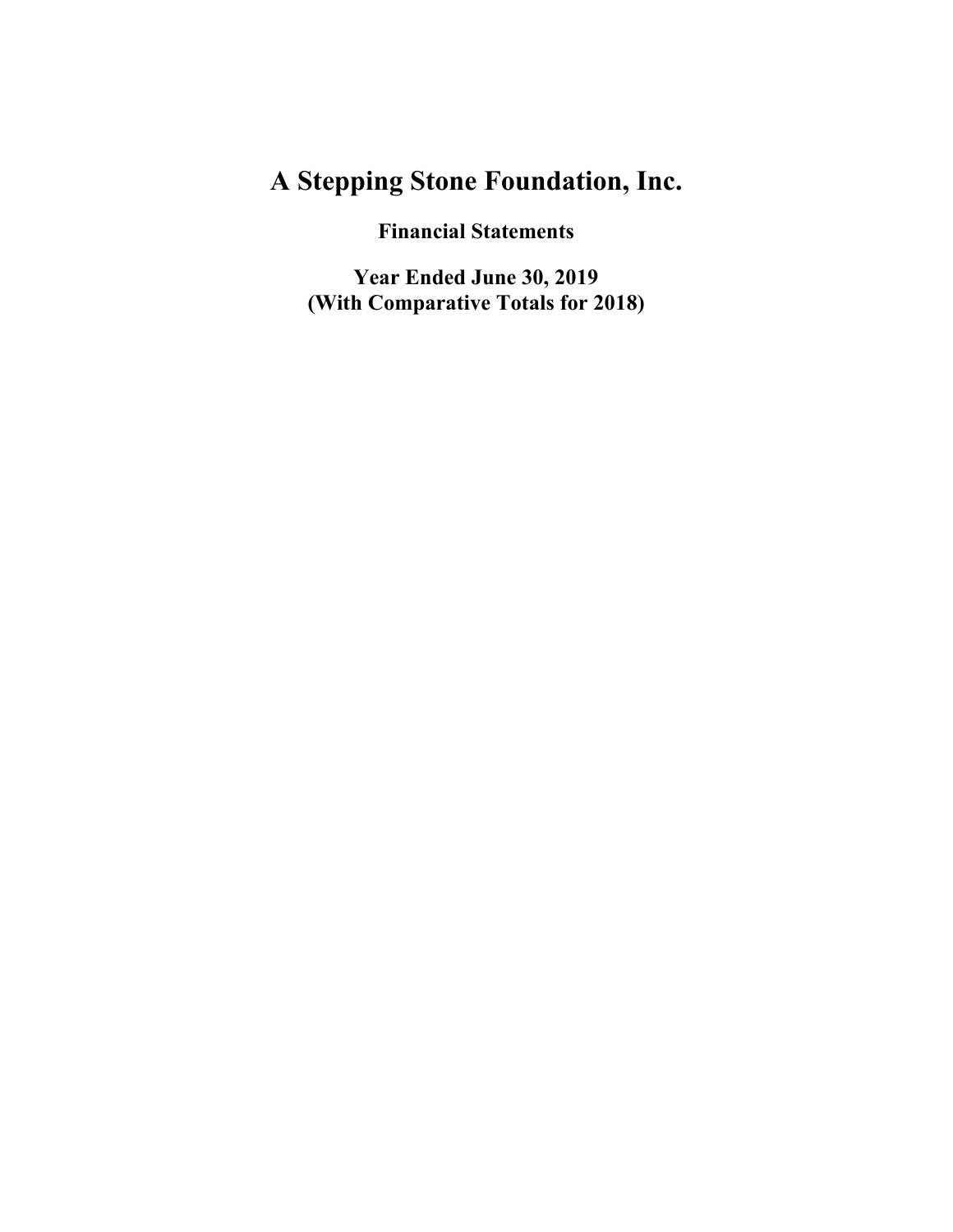## **CONTENTS**

| <b>Financial Statements:</b> |
|------------------------------|
|                              |
|                              |
|                              |
|                              |
|                              |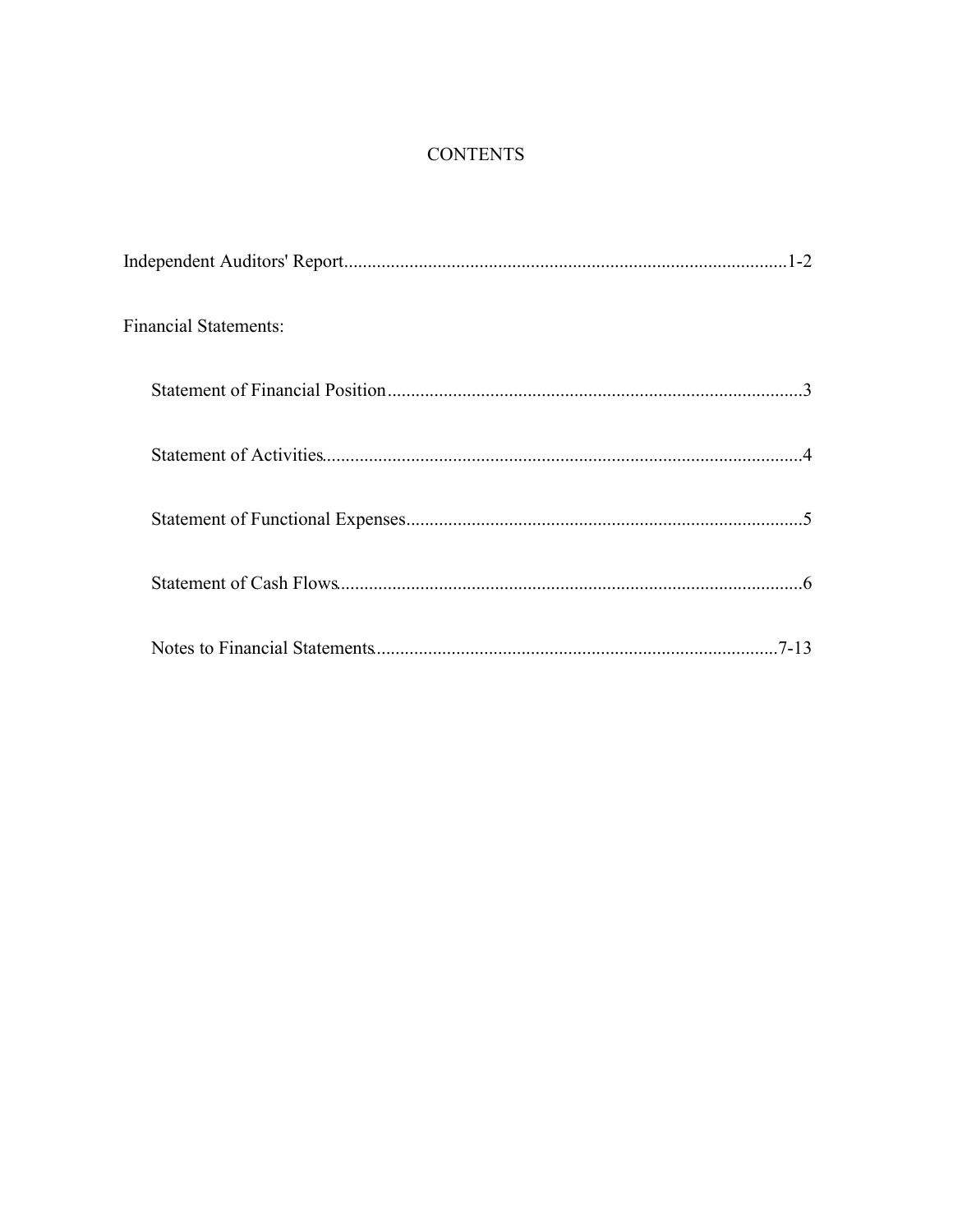

## Independent Auditors' Report

To the Board of Directors of A Stepping Stone Foundation, Inc. Phoenix, Arizona

We have audited the accompanying financial statements of A Stepping Stone Foundation, Inc. (the Foundation, a nonprofit organization), which comprise the statement of financial position as of June 30, 2019, and the related statements of activities, functional expenses and cash flows for the year then ended, and the related notes to the financial statements.

## **Management's Responsibility for the Financial Statements**

Management is responsible for the preparation and fair presentation of these financial statements in accordance with accounting principles generally accepted in the United States of America; this includes the design, implementation, and maintenance of internal control relevant to the preparation and fair presentation of financial statements that are free from material misstatement, whether due to fraud or error.

## **Auditors' Responsibility**

Our responsibility is to express an opinion on these financial statements based on our audit. We conducted our audit in accordance with auditing standards generally accepted in the United States of America. Those standards require that we plan and perform the audit to obtain reasonable assurance about whether the financial statements are free from material misstatement.

An audit involves performing procedures to obtain audit evidence about the amounts and disclosures in the financial statements. The procedures selected depend on the auditors' judgment, including the assessment of the risks of material misstatement of the financial statements, whether due to fraud or error. In making those risk assessments, the auditor considers internal control relevant to the Foundation's preparation and fair presentation of the financial statements in order to design audit procedures that are appropriate in the circumstances, but not for the purpose of expressing an opinion on the effectiveness of the Foundation's internal control. Accordingly, we express no such opinion. An audit also includes evaluating the appropriateness of accounting policies used and the reasonableness of significant accounting estimates made by management, as well as evaluating the overall presentation of the financial statements.

We believe that the audit evidence we have obtained is sufficient and appropriate to provide a basis for our audit opinion.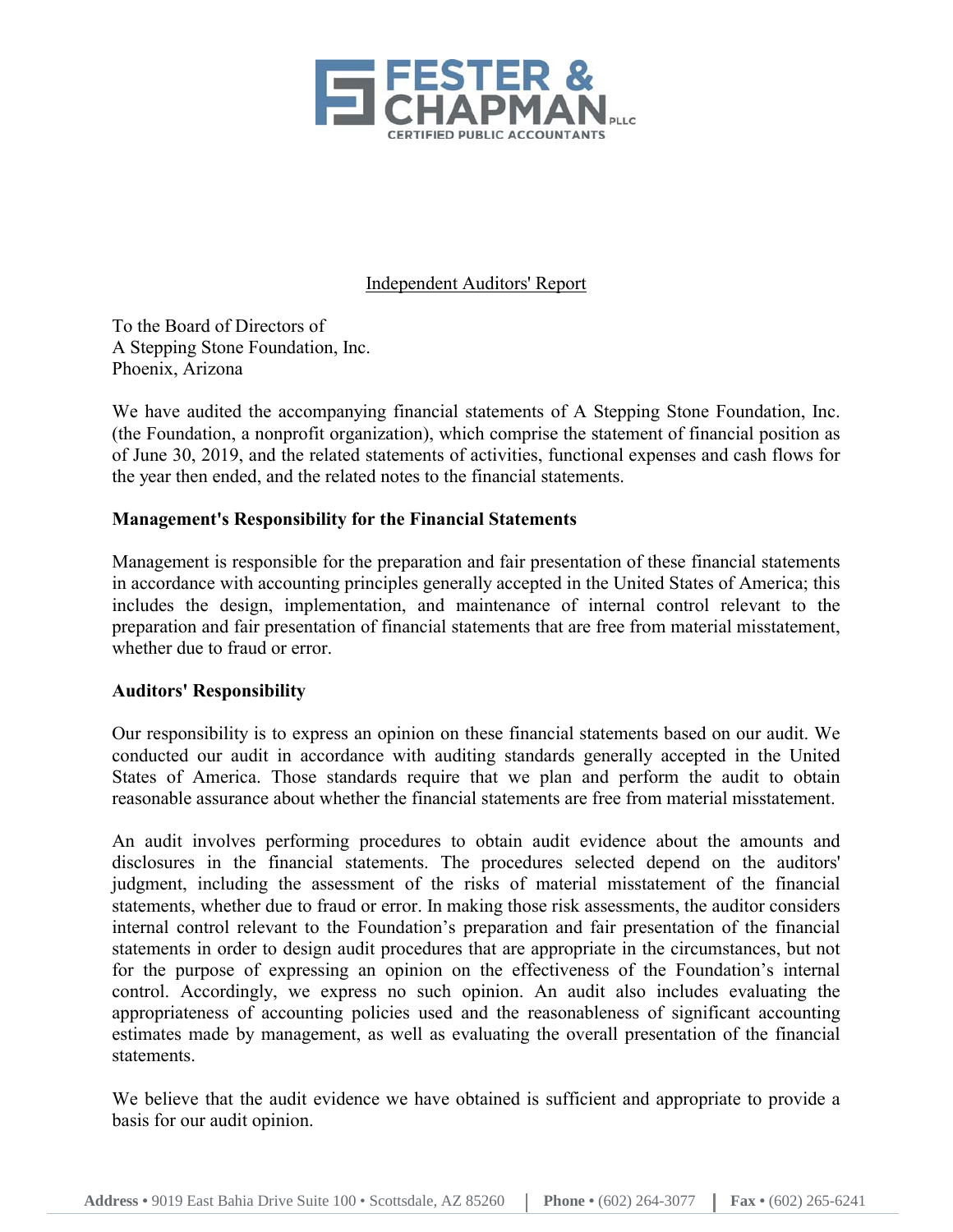## **Opinion**

In our opinion, the financial statements referred to above present fairly, in all material respects, the financial position of the Foundation as of June 30, 2019, and the changes in its net assets and its cash flows for the year then ended in accordance with accounting principles generally accepted in the United States of America.

## *Emphasis of Matters*

As discussed in Note 1 to the financial statements, in the year ended June 30, 2019, the Foundation adopted new accounting guidance Financial Accounting Standards Board (FASB) Accounting Standards Update (ASU) No. 2016-14, *Not-for-Profit Entities (Topic 958) – Presentation of Financial Statements of Not-for-Profit Entities*, which requires various presentation changes to not-for-profit financial statements. Our opinion is not modified with respect to this matter.

#### **Report on Summarized Comparative Information**

We have previously audited the Foundation's 2018 financial statements, and we expressed an unmodified opinion on those audited financial statements in our report dated February 7, 2019. In our opinion, the summarized comparative information presented herein as of and for the year ended June 30, 2018, is consistent, in all material respects, with the audited financial statements from which it has been derived.

Fester & Chapman, PLLC

February 20, 2020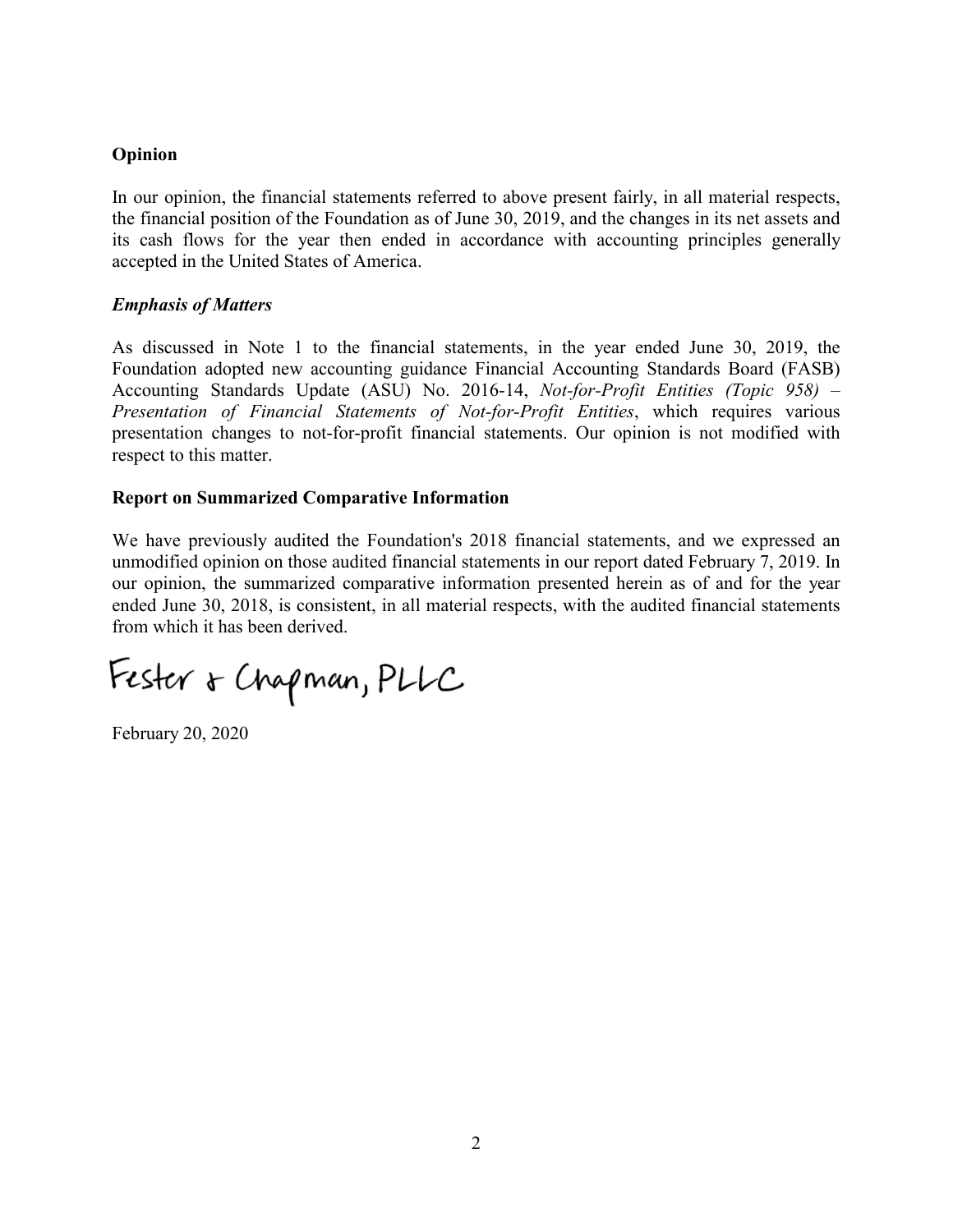## STATEMENT OF FINANCIAL POSITION

## June 30, 2019 (with comparative financial information as of June 30, 2018)

|                                             | 2019          | 2018          |
|---------------------------------------------|---------------|---------------|
| <b>ASSETS</b>                               |               |               |
| Current assets:                             |               |               |
| Cash                                        | \$<br>327,441 | \$<br>183,082 |
| Certificate of deposit                      | 67,105        | 47,942        |
| Pledges receivable, net                     | 49,237        | 50,000        |
| Prepaid expenses                            | 3,325         | 4,128         |
| Total current assets                        | 447,108       | 285,152       |
| Investments held by ACF                     | 326,762       | 381,938       |
| Pledges receivable, noncurrent portion, net |               | 47,722        |
| Total assets                                | 773,870       | 714,812       |

## LIABILITIES AND NET ASSETS

| Current liabilities:             |              |              |
|----------------------------------|--------------|--------------|
| Accounts payable                 | \$<br>71,945 | 86,605<br>\$ |
| <b>Accrued liabilities</b>       | 162          | 157          |
| Total current liabilities        | 72,107       | 86,762       |
| Net assets:                      |              |              |
| Without donor restrictions       | 437,382      | 306,681      |
| With donor restrictions          | 264,381      | 321,369      |
| Total net assets                 | 701,763      | 628,050      |
| Total liabilities and net assets | 773.870      | 714,812      |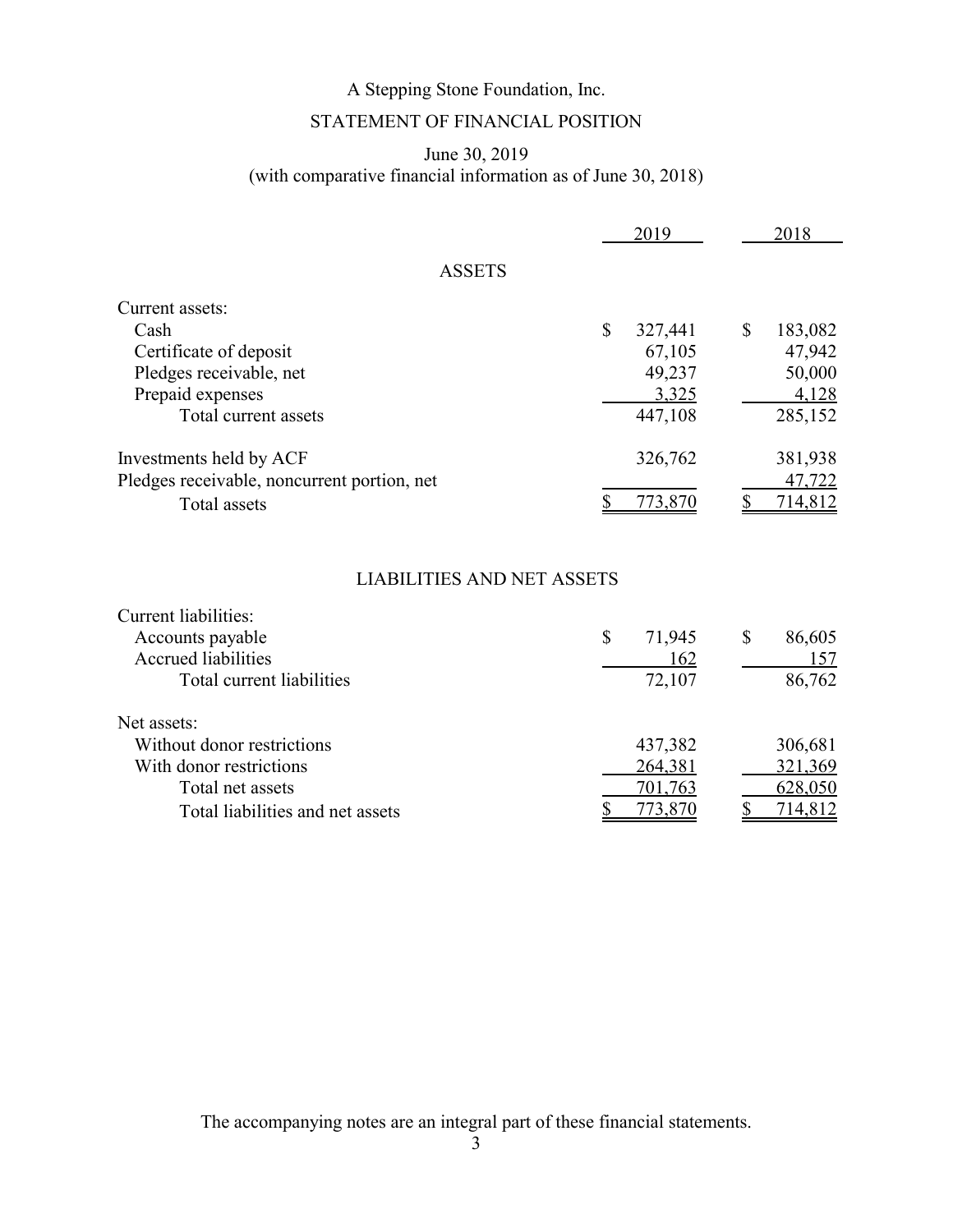## STATEMENT OF ACTIVITIES

## Year Ended June 30, 2019 (with comparative financial information for the year ended June 30, 2018)

|                                                  |              | Without       |              |              |               |         |              |            |        |  |
|--------------------------------------------------|--------------|---------------|--------------|--------------|---------------|---------|--------------|------------|--------|--|
|                                                  |              | Donor         | With Donor   |              |               |         |              |            | Totals |  |
|                                                  |              | Restrictions  |              | Restrictions |               | 2019    |              | 2018       |        |  |
| Support, revenue, and gains:                     |              |               |              |              |               |         |              |            |        |  |
| Corporate and foundation contributions           | $\mathbb{S}$ | 182,773       | $\mathbb{S}$ | 5,801        | <sup>\$</sup> | 188,574 | <sup>S</sup> | 64,374     |        |  |
| Individual donations                             |              | 217,752       |              |              |               | 217,752 |              | 118,380    |        |  |
| In-kind                                          |              | 56,289        |              |              |               | 56,289  |              | 52,326     |        |  |
| Special events, net of direct benefits to donors |              |               |              |              |               |         |              |            |        |  |
| of $$44,747$ and $$25,335$ , respectively        |              | 50,144        |              |              |               | 50,144  |              | 51,204     |        |  |
| Net investment income                            |              | 7,528         |              |              |               | 7,528   |              | 19,859     |        |  |
| Net assets released from restrictions            |              | 62,789        |              | (62, 789)    |               |         |              |            |        |  |
| Total support, revenue, and gains                |              | 577,275       |              | (56,988)     |               | 520,287 |              | 306,143    |        |  |
| Expenses:                                        |              |               |              |              |               |         |              |            |        |  |
| Preschool and family literacy programs           |              | 340,225       |              |              |               | 340,225 |              | 361,843    |        |  |
| General and administrative                       |              | 49,198        |              |              |               | 49,198  |              | 60,005     |        |  |
| Fundraising                                      |              | <u>57,151</u> |              |              |               | 57,151  |              | 42,538     |        |  |
| Total expenses                                   |              | 446,574       |              |              |               | 446,574 |              | 464,386    |        |  |
| Change in net assets                             |              | 130,701       |              | (56,988)     |               | 73,713  |              | (158, 243) |        |  |
| Net assets, beginning of the year                |              | 306,681       |              | 321,369      |               | 628,050 |              | 786,293    |        |  |
| Net assets, end of the year                      |              | 437,382       |              | 264,381      |               | 701,763 |              | 628,050    |        |  |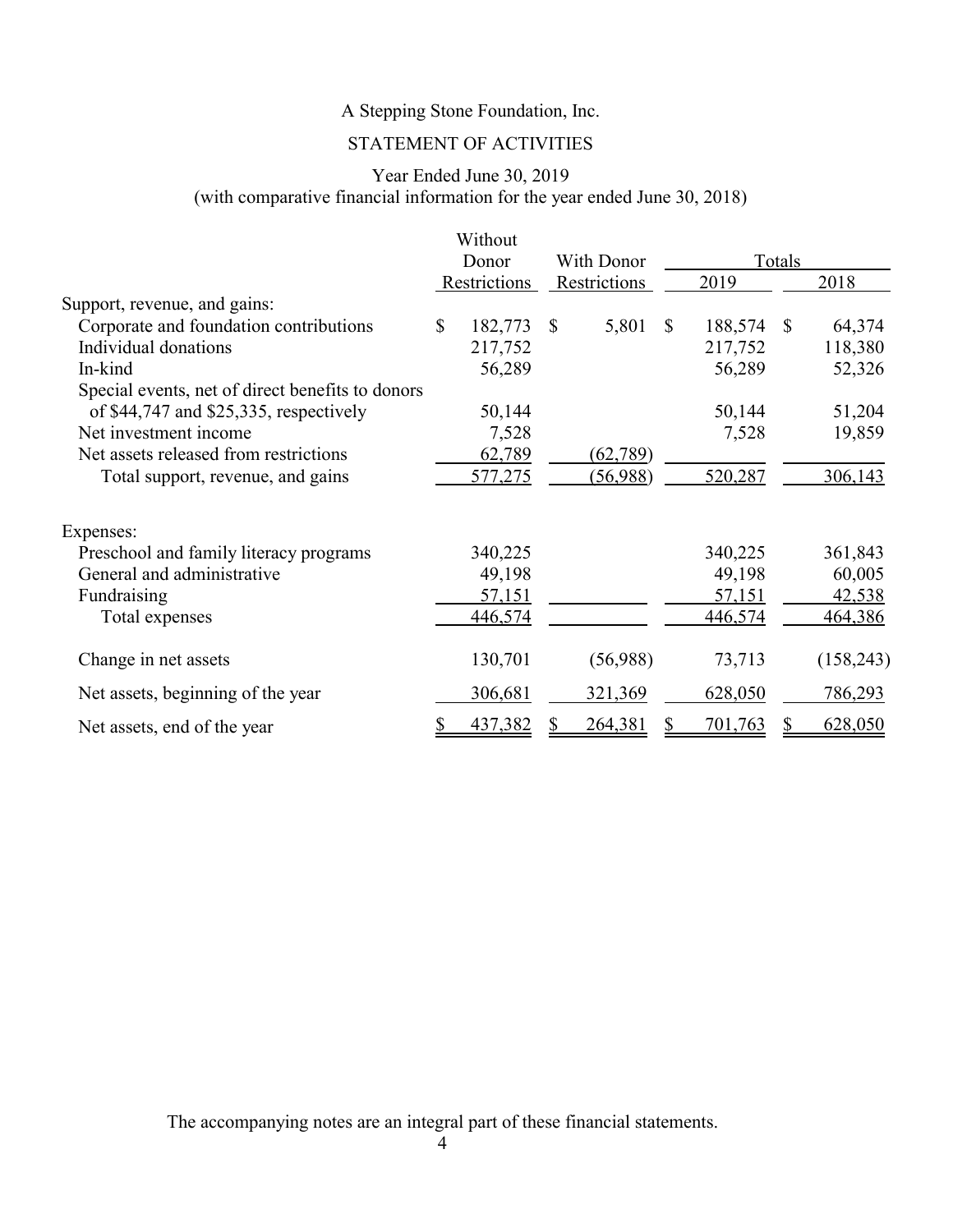## STATEMENT OF FUNCTIONAL EXPENSES

## Year Ended June 30, 2019 (with comparative financial information for the year ended June 30, 2018)

|                         |                                                 | <b>Supporting Services</b>       |                        |                | Totals       |
|-------------------------|-------------------------------------------------|----------------------------------|------------------------|----------------|--------------|
|                         | Preschool<br>and<br>Family Literacy<br>Programs | General<br>and<br>Administrative | <b>Fundraising</b>     | 2019           | 2018         |
| Staff salaries          | \$<br>37,498                                    | $\mathbb{S}$<br>16,250           | $\mathbb{S}$<br>16,250 | 69,998<br>\$   | 71,528<br>S. |
| Classroom staffing      | 220,519                                         |                                  |                        | 220,519        | 213,540      |
| Employee benefits and   |                                                 |                                  |                        |                |              |
| payroll taxes           | 6,303                                           | 3,152                            | 3,152                  | 12,607         | 13,717       |
| Contractual services    | 4,562                                           |                                  |                        | 4,562          | 4,380        |
| Supplies and equipment  | 939                                             | 1,472                            |                        | 2,411          | 2,757        |
| Insurance               |                                                 | 2,382                            |                        | 2,382          | 2,181        |
| Marketing and promotion | 12,189                                          |                                  |                        | 12,189         | 25,256       |
| Child care              | 22,613                                          |                                  |                        | 22,613         | 29,846       |
| Printing and copying    |                                                 | 1,305                            |                        | 1,305          | 793          |
| Postage and shipping    |                                                 | 999                              |                        | 999            | 1,020        |
| Telephone               |                                                 | 1,395                            |                        | 1,395          | 1,377        |
| Other expenses          | 2,541                                           | 22,243                           | 37,749                 | 62,533         | 45,891       |
| Scholarships            | 13,139                                          |                                  |                        | 13,139         | 31,310       |
| Rent                    | 19,922                                          |                                  |                        | <u> 19,922</u> | 20,790       |
| Total expenses          | 340,225                                         | 49,198                           | 57,151                 | 446,574        | 464,386      |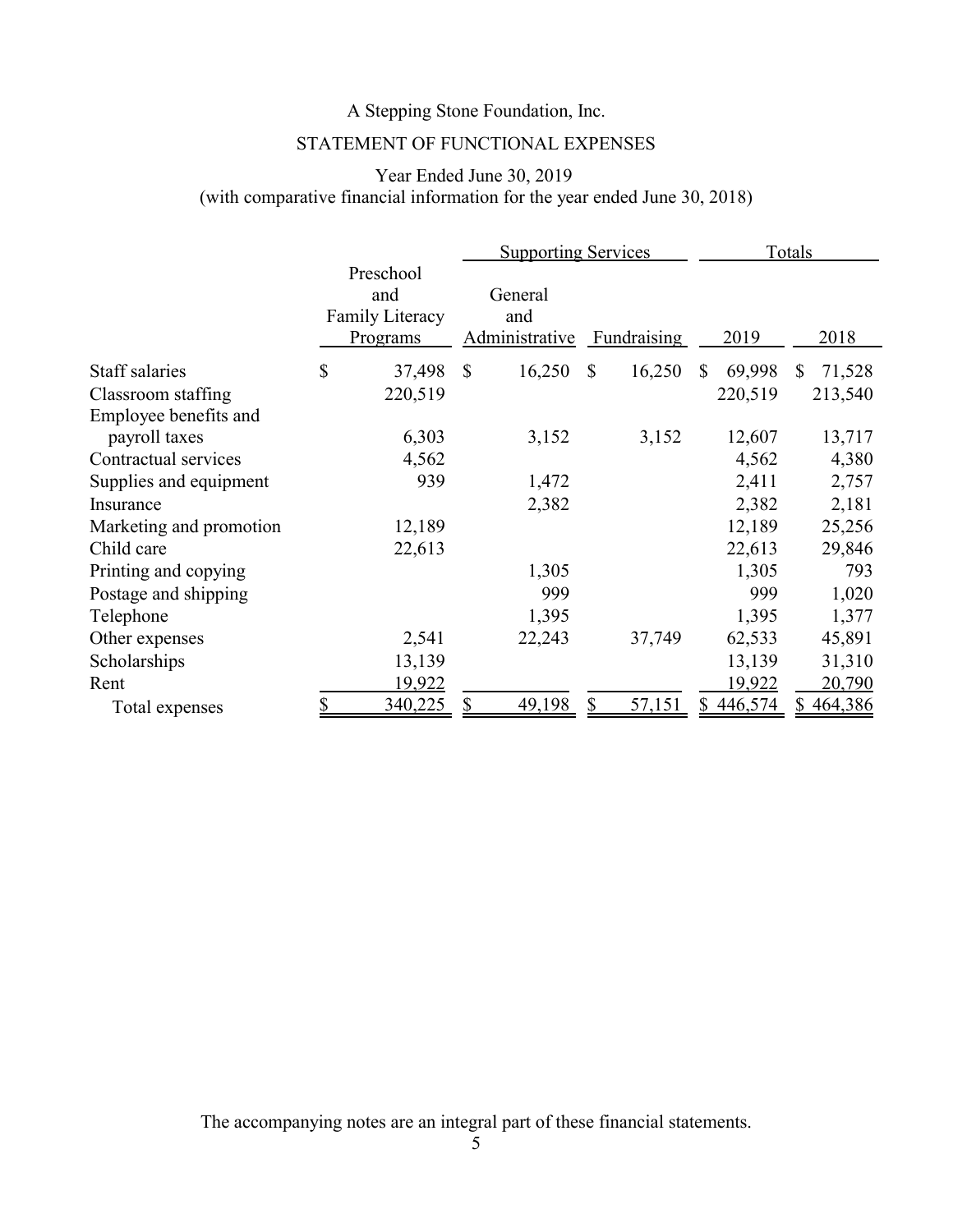## STATEMENT OF CASH FLOWS

## Year Ended June 30, 2019

(with comparative financial information for the year ended June 30, 2018)

|                                                                    |                           | 2019      |                           | 2018       |
|--------------------------------------------------------------------|---------------------------|-----------|---------------------------|------------|
| Cash flows from operating activities:                              |                           |           |                           |            |
| Change in net assets                                               | $\boldsymbol{\mathsf{S}}$ | 73,713    | $\boldsymbol{\mathsf{S}}$ | (158, 243) |
| Adjustments to reconcile change in net assets to net cash provided |                           |           |                           |            |
| (used) by operating activities:                                    |                           |           |                           |            |
| Net gains on restricted investments                                |                           | (7,528)   |                           | (19, 859)  |
| Changes in:                                                        |                           |           |                           |            |
| Pledges receivable, net                                            |                           | 48,485    |                           | 49,925     |
| Prepaid expenses                                                   |                           | 803       |                           | 330        |
| Accounts payable                                                   |                           | (14,660)  |                           | (791)      |
| <b>Accrued liabilities</b>                                         |                           | 5         |                           | (1,091)    |
| Deferred revenue                                                   |                           |           |                           | (1,500)    |
| Net cash (used) by operating activities                            |                           | 100,818   |                           | (131,229)  |
| Cash flows from investing activities:                              |                           |           |                           |            |
| Net amount withdrawn from investments held by ACF                  |                           | 62,704    |                           |            |
| Net purchases of certificates of deposit                           |                           | (19, 163) |                           | (11, 957)  |
| Net cash provided (used) by investing activities                   |                           | 43,541    |                           | (11, 957)  |
| Net increase (decrease) in cash                                    |                           | 144,359   |                           | (143, 186) |
| Cash, beginning of year                                            |                           | 183,082   |                           | 326,268    |
| Cash, end of year                                                  |                           | 327,441   |                           | 183,082    |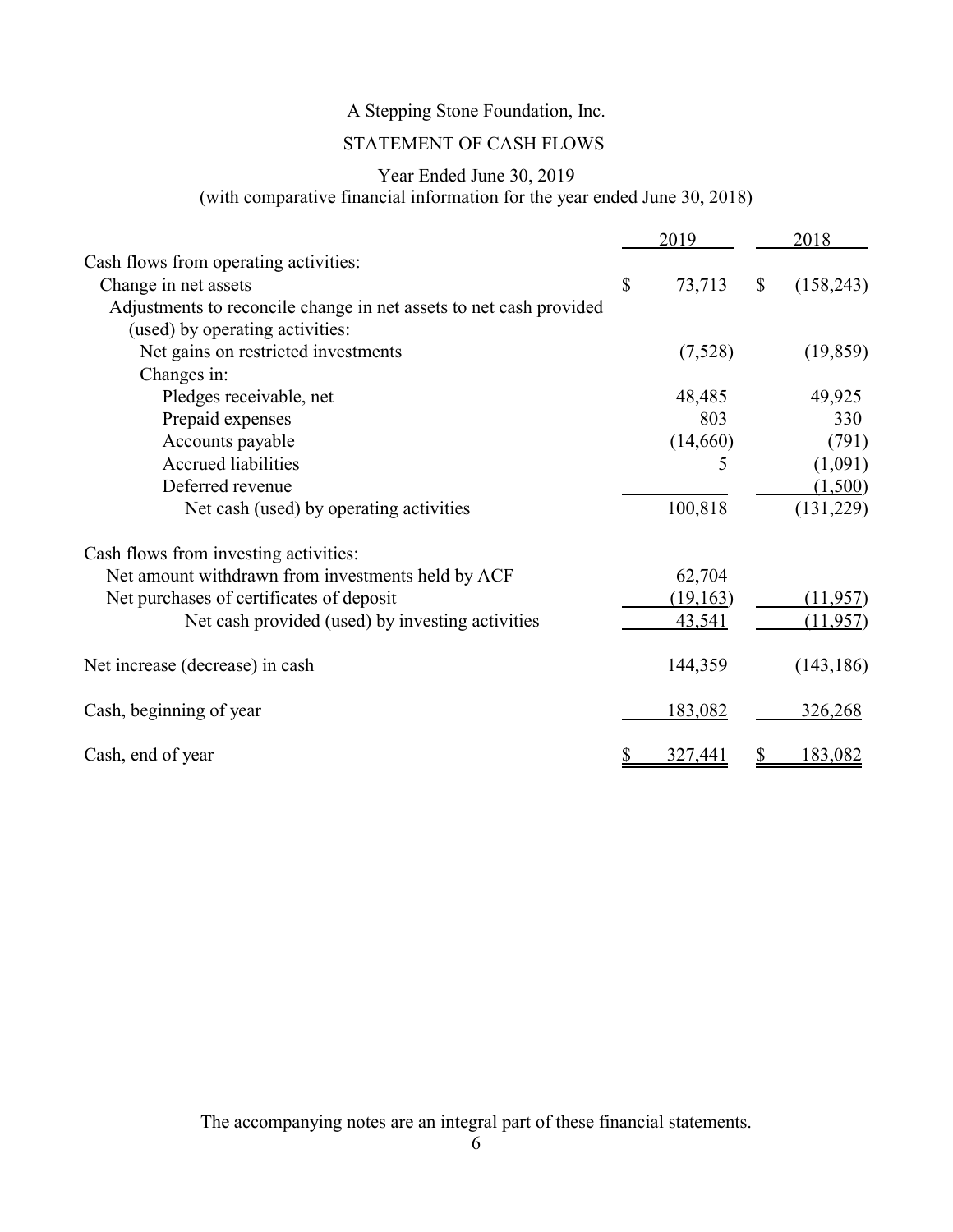#### NOTES TO FINANCIAL STATEMENTS

June 30, 2019

(with comparative financial information as of and for the year ended June 30, 2018)

#### NOTE 1 - BACKGROUND AND SUMMARY OF SIGNIFICANT ACCOUNTING POLICIES

Nature of Activities: A Stepping Stone Foundation, Inc. (the Foundation) is an Arizona nonprofit organization incorporated in April 1989. The Foundation derives the majority of its financial support from the public, including various individuals, businesses, and nonprofit entities.

The Foundation provides funding for preschools for 100 "at risk" children, in a collaborative effort with Alhambra School District, located in Phoenix, Arizona. The Foundation also provides free child care and free adult education classes for parents of the preschool students.

The Foundation has net assets with donor restrictions for the purpose of awarding scholarships to children who complete the preschool program and go on to graduate from high school. During the years ended June 30, 2019 and 2018, scholarships were awarded totaling \$13,139 and \$31,310, respectively.

The significant accounting policies of the Foundation follow:

Basis of Presentation: Financial statement presentation follows the recommendations of the Financial Accounting Standards Board Accounting Standards Codification (FASB ASC) topic of *Not-for-Profit Entities*. The Foundation is required to report information regarding its financial position and activities according to two classes of net assets:

*Net Assets Without Donor Restrictions* – Net assets available for use in general operations and not subject to donor (or certain grantor) restrictions.

*Net Assets With Donor Restrictions* – Net assets subject to donor- (or certain grantor-) imposed restrictions. Some donor-imposed restrictions are temporary in nature, such as those that will be met by the passage of time or other events specified by the donor. Donor-imposed restrictions are released when a restriction expires, that is, when the stipulated time has elapsed, when the restricted stipulated purpose for which the resource was restricted has been fulfilled, or both.

Use of Estimates: Management is required to make estimates and assumptions that affect the reported amounts of assets and liabilities, the disclosure of contingent assets and liabilities at the date of the financial statements, and the reported amounts of revenues and expenses during the reporting period. Actual results could differ from those estimates.

Certificate of Deposit: The Foundation's certificate of deposit is stated at face value plus accrued interest, which approximates fair value.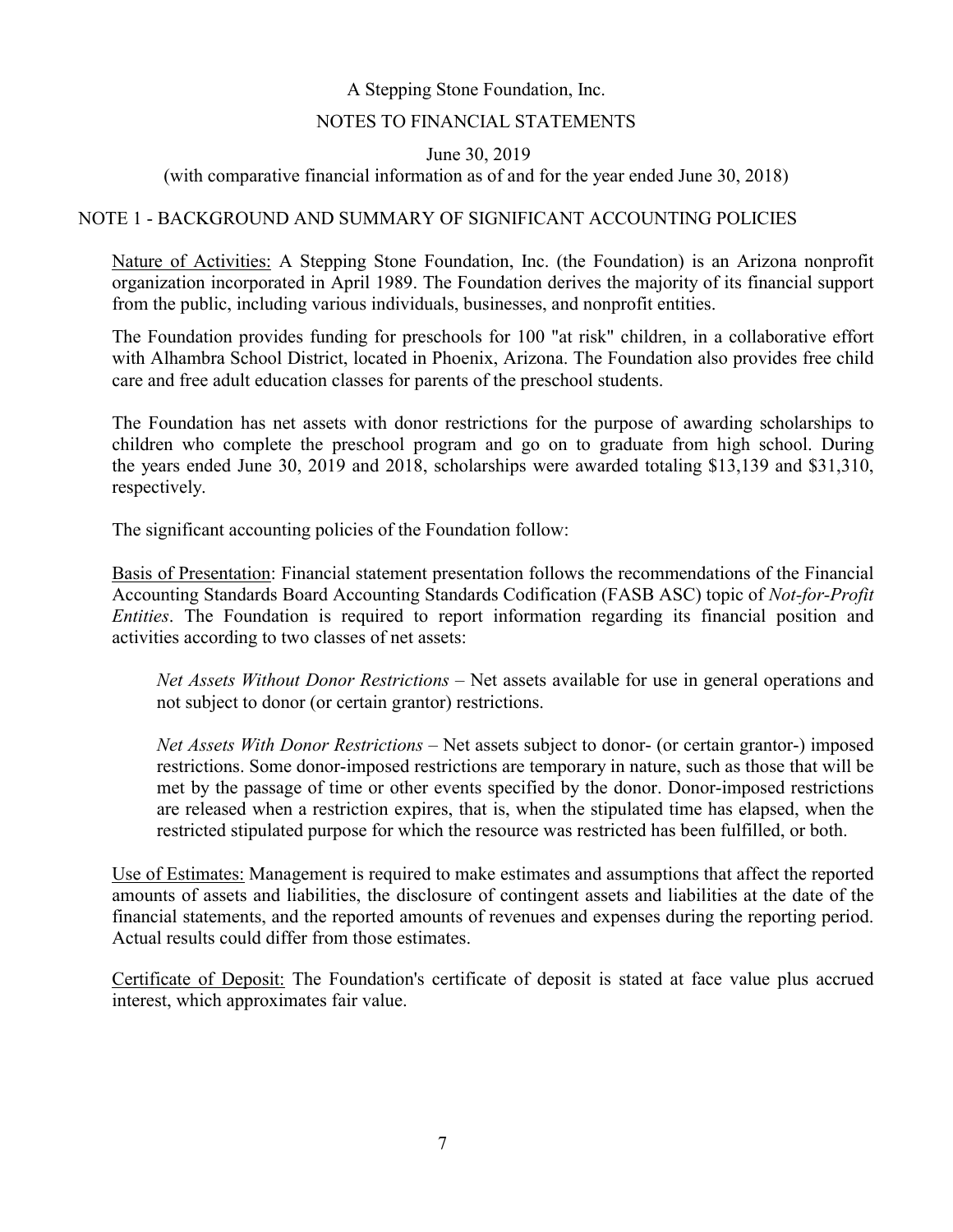#### NOTES TO FINANCIAL STATEMENTS

#### June 30, 2019

### (with comparative financial information as of and for the year ended June 30, 2018)

Pledges Receivable: Pledges receivable are stated at net present value of expected cash flows, less an allowance for doubtful accounts, as deemed necessary, and are recognized as contribution revenue in the year the unconditional promise to give is made. The Foundation provides for losses on receivables using the allowance method. The allowance is based on experience, knowledge of the donor or grantor, the industry and other circumstances which may affect the ability of donors or grantors to meet their obligations. It is the Foundation's policy to charge off uncollectible pledges receivable when management determines the receivable will not be collected.

Property and Equipment: Property and equipment are carried at cost or, if donated, at the estimated fair value at the date of donation. The Foundation capitalizes and depreciates all property and equipment purchases or donations over \$500. Depreciation is provided on the straight-line method over five years, which represents the estimated useful lives of the respective assets. As of June 30, 2019 and 2018, all capitalized property and equipment was fully depreciated.

Contributions: Foundation follows the FASB ASC subtopic of Revenue Recognition for *Not-for-Profit Entities*. Contributions received are recorded as net assets without donor restrictions or with donor restrictions, depending on the existence and/or nature of any donor restrictions. All donor restricted support is reported as an increase in net assets with donor restrictions depending on the nature of the restriction. When a donor restriction expires, that is, when a stipulated time restriction ends or purpose restriction is accomplished, net assets with donor restrictions are reclassified to net assets without donor restrictions and reported in the statement of activities as net assets released from restrictions.

Donated goods and services are recorded as contributions at their estimated fair value at the date of donation, and shown as revenues and expenses in the financial statements. Donated services are recorded when the following criteria are met:

- i) The services require specialized skills, the services are provided by individuals possessing those skills, and the services would typically need to be purchased if not donated; or
- ii) The services enhance or create an asset.

Income Taxes: The Foundation is exempt from federal and state income taxes as an organization other than a private foundation under Section  $501(c)(3)$  of the Internal Revenue Code and similar state provisions.

Expense Allocation: The costs of providing various programs and other activities have been allocated on a functional basis in the Statement of Functional Expenses. Directly identifiable expenses are charged to programs and supporting services. Certain costs have been allocated among the programs and support services based upon the employees' time spent on each activity.

Reclassifications: Certain reclassifications were made to the 2018 financial statements in order to conform to the 2019 presentation.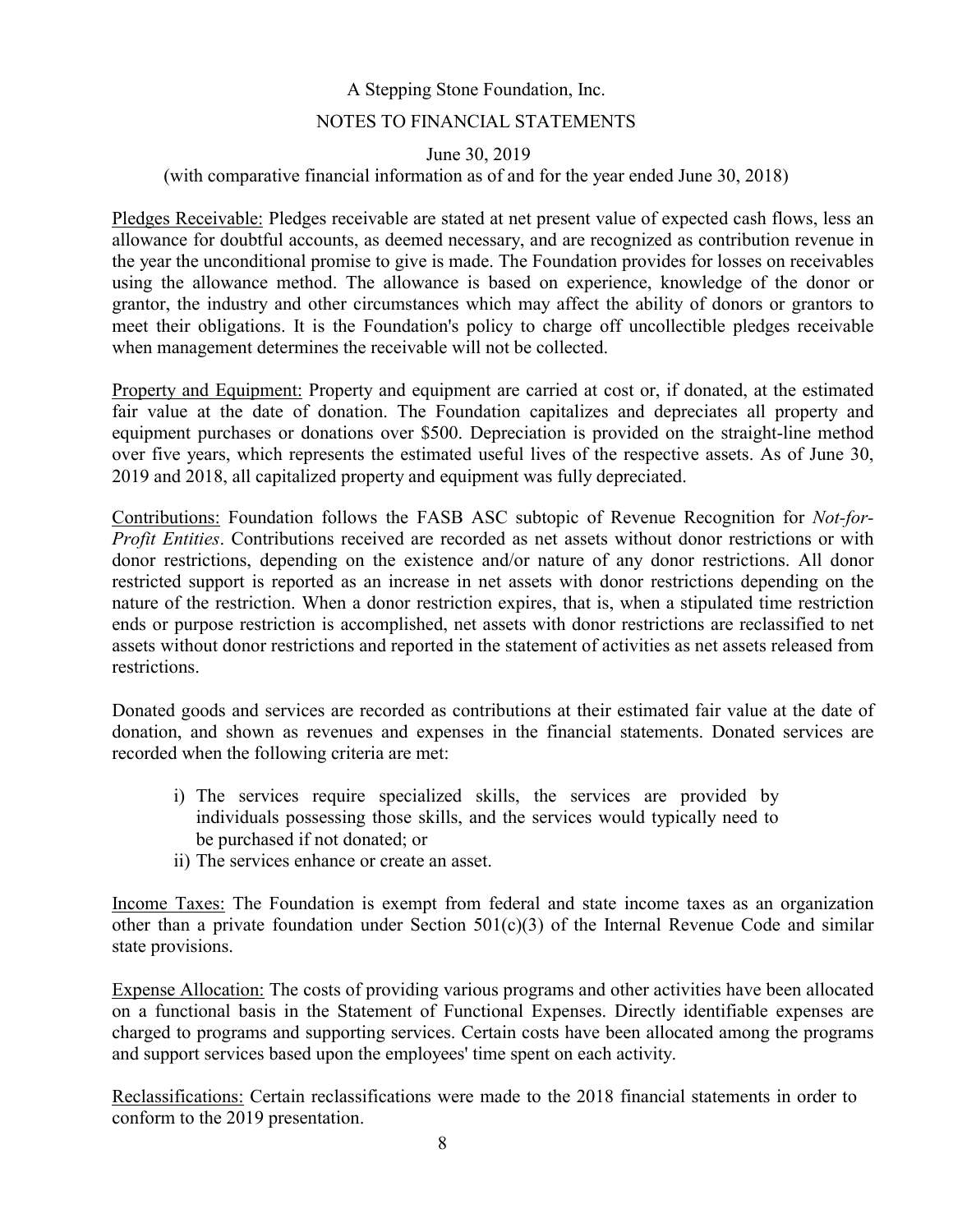#### NOTES TO FINANCIAL STATEMENTS

June 30, 2019

(with comparative financial information as of and for the year ended June 30, 2018)

## NOTE 1 - BACKGROUND AND SUMMARY OF SIGNIFICANT ACCOUNTING POLICIES - **CONTINUED**

Comparative Financial Information: The financial statements include certain prior-year summarized comparative information in total but not by net asset class. Such information does not include sufficient detail to constitute a presentation in conformity with accounting standards generally accepted in the United States of America. Accordingly, such information should only be read in conjunction with the Foundation's financial statements for the year ended June 30, 2018, from which the summarized information was derived.

Change in Accounting Principle: On August 18, 2016, FASB issued Accounting Standards Update (ASU) 2016-14, *Not-for-Profit Entities* (Topic 958) – *Presentation of Financial Statements of Notfor-Profit Entities*. The update addresses the complexity and understandability of net asset classifications, deficiencies in information about liquidity and availability of resources, and the lack of consistency in the type of information provided about expenses and investment returns. A key change required by ASU 2016-14 is the net asset classes used in these financial statements. Amounts previously reported as unrestricted net assets are now reported as net assets without donor restrictions and amounts previously reported as temporarily restricted net assets and permanently restricted net assets are now reported as net assets with donor restrictions. A footnote on liquidity has also been added (Note 2).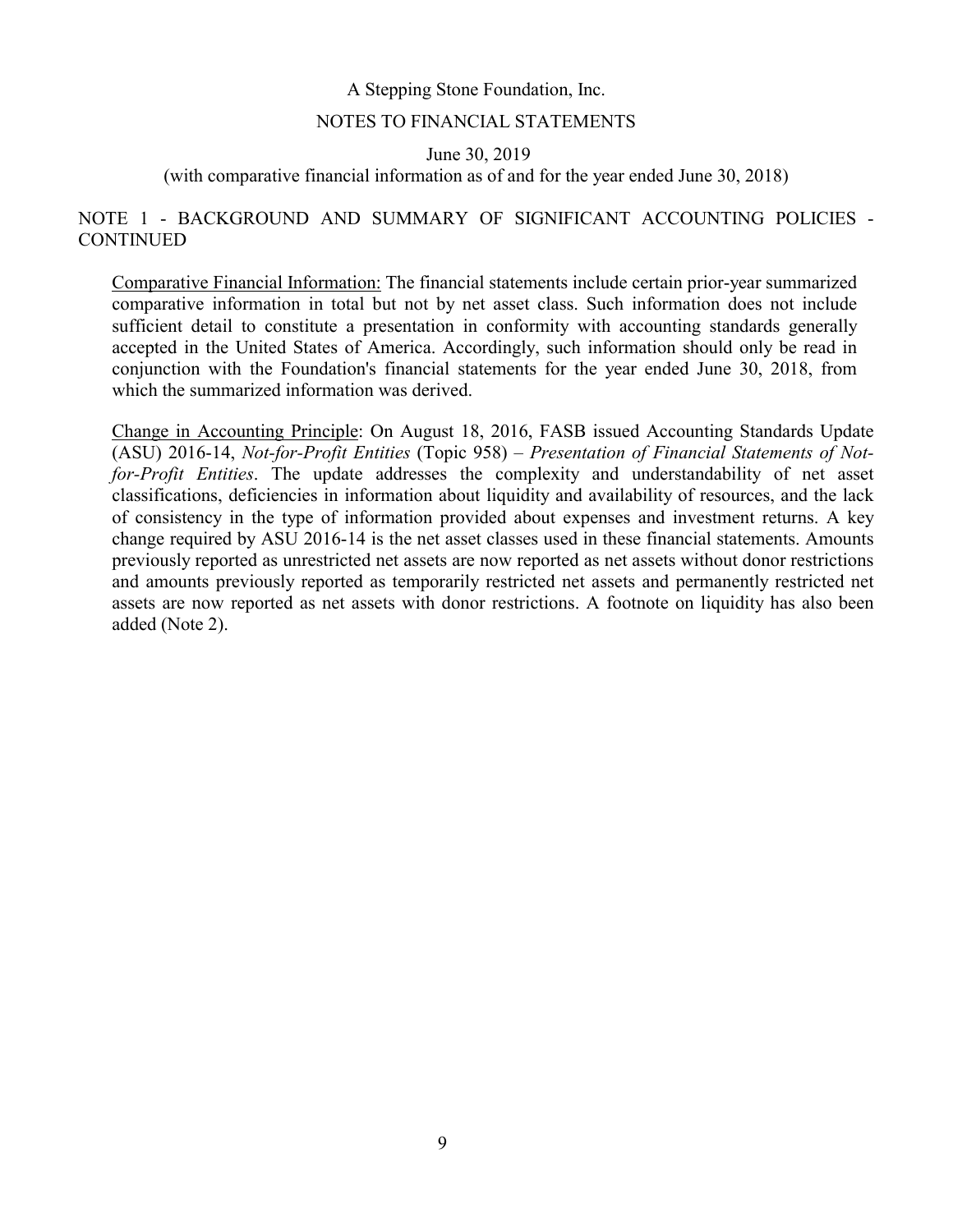#### NOTES TO FINANCIAL STATEMENTS

June 30, 2019

(with comparative financial information as of and for the year ended June 30, 2018)

#### NOTE 2 - LIQUIDITY AND AVAILABILITY

The Foundation monitors its liquidity so that it is able to meet its operating needs and other contractual commitments. The Foundation has the following financial assets that could readily be made available within one year of each fiscal year end to fund expenses without limitations:

|                                                                                                            | 2019          |              | 2018    |
|------------------------------------------------------------------------------------------------------------|---------------|--------------|---------|
| Financial assets included in current assets:                                                               |               |              |         |
| Cash                                                                                                       | \$<br>327,441 | <sup>8</sup> | 183,082 |
| Certificate of deposit                                                                                     | 67,105        |              | 47,942  |
| Pledges receivable, net                                                                                    | 49,237        |              | 50,000  |
| Investments held by ACF                                                                                    | 326,762       |              | 381,938 |
| Total financial assets                                                                                     | 770,545       |              | 662,962 |
| Less amounts unavailable for general expenditure within one year:<br>Donor restricted for purpose and time | 264,381       |              | 321,369 |
| Financial assets available to meet cash needs for general expenditures<br>within one year                  | 506,164       |              | 341,593 |

In addition to financial assets available to meet general expenditures over the year, the Foundation operates with a balanced budget and anticipates covering its general expenditures by collecting contributions, grants and other revenues; and by utilizing donor-restricted resources from current and prior year gifts.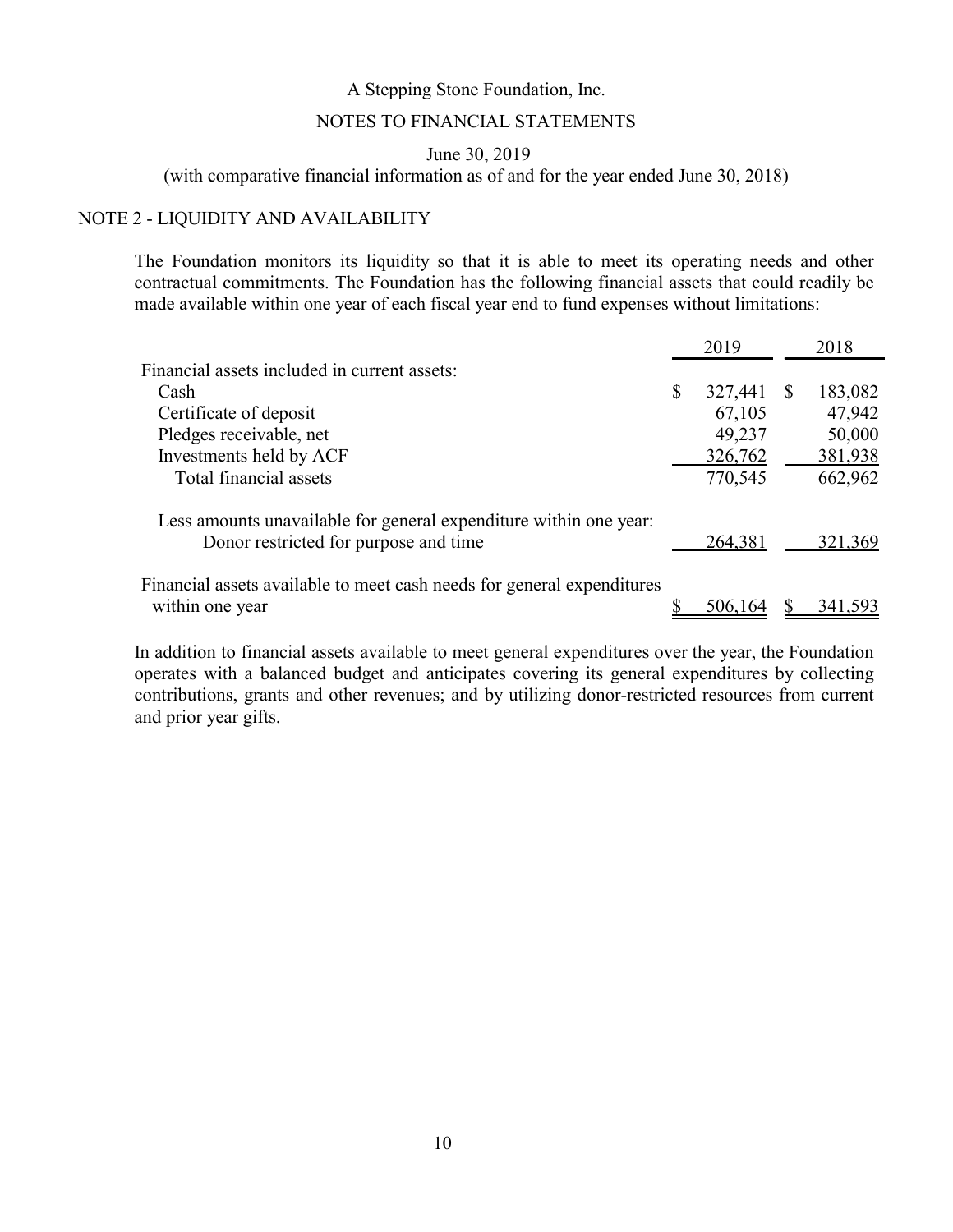#### NOTES TO FINANCIAL STATEMENTS

June 30, 2019

(with comparative financial information as of and for the year ended June 30, 2018)

#### NOTE 3 - CONCENTRATION OF CREDIT RISK

The Foundation maintains cash and investments at several financial institutions which are insured by the Federal Deposit Insurance Corporation (FDIC) or covered by Securities Investor Protection Corporation (SIPC). At times, such balances may be in excess of FDIC insurance limits or SIPCcovered amounts. The Foundation has not experienced any losses in such accounts and believes it is not exposed to any significant risks.

#### NOTE 4 - INVESTMENTS HELD BY ACF

Investments held by ACF consisted of a scholarship fund restricted and unrestricted balances established with the Arizona Community Foundation (ACF). The Billie Gannaway Memorial Scholarship fund was created to provide scholarships for previously supported students who are going on to college.

Investment income (losses) and related expenses consisted of the following for the year ended June 30:

|                                  |         | 2018 |         |  |
|----------------------------------|---------|------|---------|--|
| Interest and dividends           | 9,134   |      | 7,575   |  |
| Gains                            | 5,565   |      | 22,535  |  |
| Losses                           | (3,884) |      | (6,955) |  |
| Fees                             | 3,287   |      | (3,296) |  |
| Total investment income (losses) |         |      |         |  |

#### NOTE 5 - PLEDGES RECEIVABLE

During 2017, the Nina Mason Pulliam Charitable Trust agreed to provide the Foundation with \$150,000 in support for the Foundation. Under the terms of this agreement, preschool and parent education programs are scheduled to receive the funds in three equal annual payments of \$50,000. The Foundation's pledge receivable balance is due as follows at June 30, 2019 and 2018.

|                                  | 2019   |   | 2018    |
|----------------------------------|--------|---|---------|
| Receivable in less than one year | 50,000 | S | 50,000  |
| Receivable in one to two years   |        |   | 50,000  |
|                                  | 50,000 |   | 100,000 |
| Less:                            |        |   |         |
| Discount to net present value    | 763    |   | 2,278   |
|                                  |        |   |         |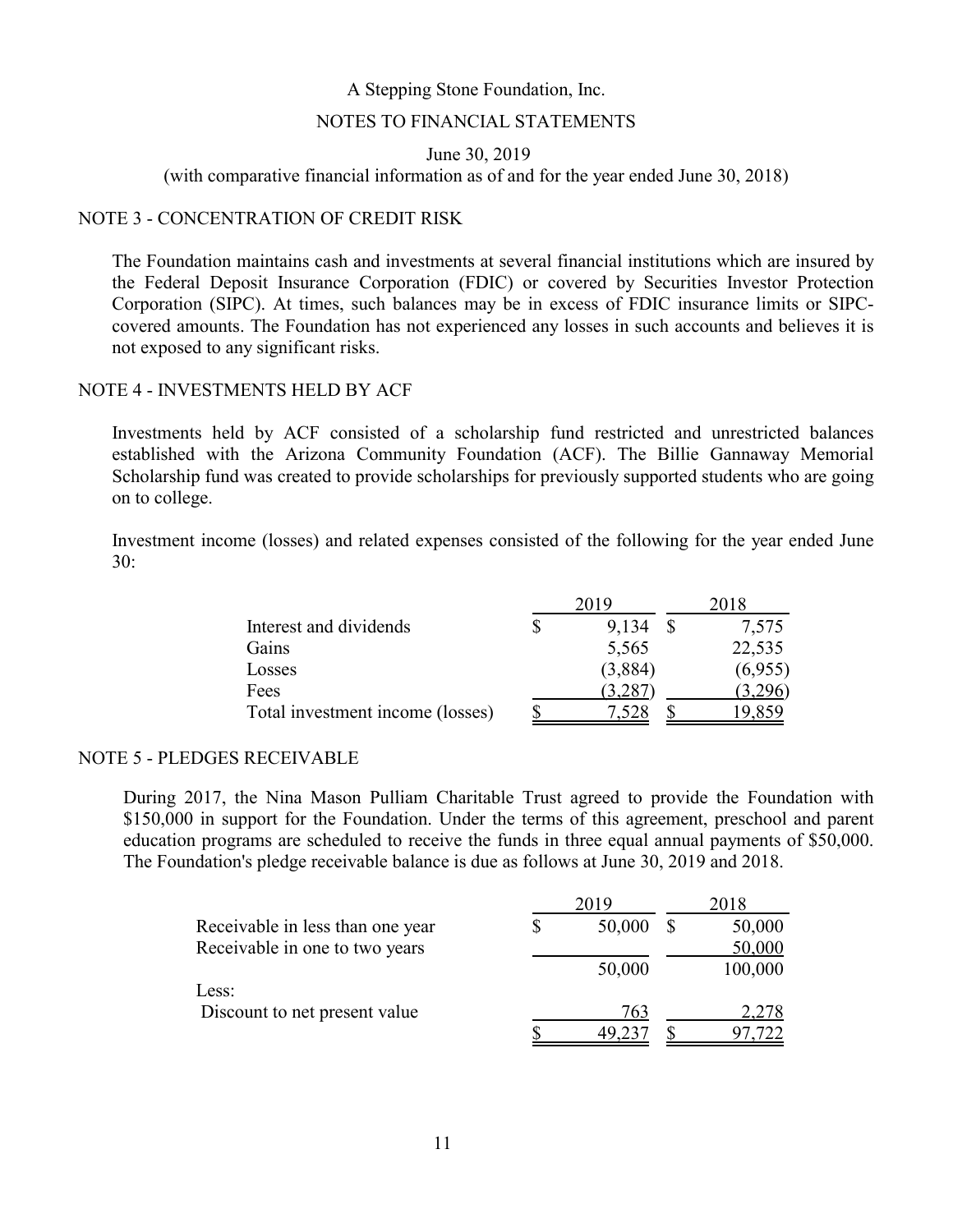## NOTES TO FINANCIAL STATEMENTS

## June 30, 2019

(with comparative financial information as of and for the year ended June 30, 2018)

## NOTE 6 - NET ASSETS WITH DONOR RESTRICTIONS

Net assets with donor restrictions were restricted for the following purposes at June 30:

|                                        | 2019          | 2018 |         |  |
|----------------------------------------|---------------|------|---------|--|
| Gannaway scholarship                   | \$<br>213,052 |      | 220,891 |  |
| Stepping into college                  | 120           |      | 120     |  |
| Christmas angel fund                   | 131           |      | 795     |  |
| Westwood supplies                      | 1,841         |      | 1,841   |  |
| Time restricted pledges (Preschool and |               |      |         |  |
| parent education programs)             | 49,237        |      | 97,722  |  |
|                                        | 264,38        |      | 321,369 |  |

## NOTE 7 - NET ASSETS RELEASED FROM RESTRICTIONS

Net assets were released from restrictions as follows by the Foundation incurring expenses satisfying the donor restricted purposes, or by occurrence of other events specified by the donors.

|                                    | 2019   | 2018   |
|------------------------------------|--------|--------|
| Purpose restrictions accomplished: |        |        |
| Gannaway scholarship               | 13,139 | 31,311 |
| Christmas angel fund               | 865    | 355    |
| Field trips                        |        | 228    |
| Westwood supplies                  |        | 589    |
| Release from time restriction      | 48,785 | 49,626 |
|                                    |        |        |

#### NOTE 8 - IN-KIND CONTRIBUTIONS

The Foundation receives donated rent and services from various sources. In-kind contributions consisted of the following for the years ended June 30,

|                             | 2019         |  |        |  |
|-----------------------------|--------------|--|--------|--|
| Rent                        | \$<br>21,713 |  | 20,790 |  |
| Accounting services         | 7,500        |  | 7,000  |  |
| Other professional services | 12,303       |  | 24,536 |  |
| Silent auction              | 14.773       |  |        |  |
|                             | 56,289       |  | 52,326 |  |